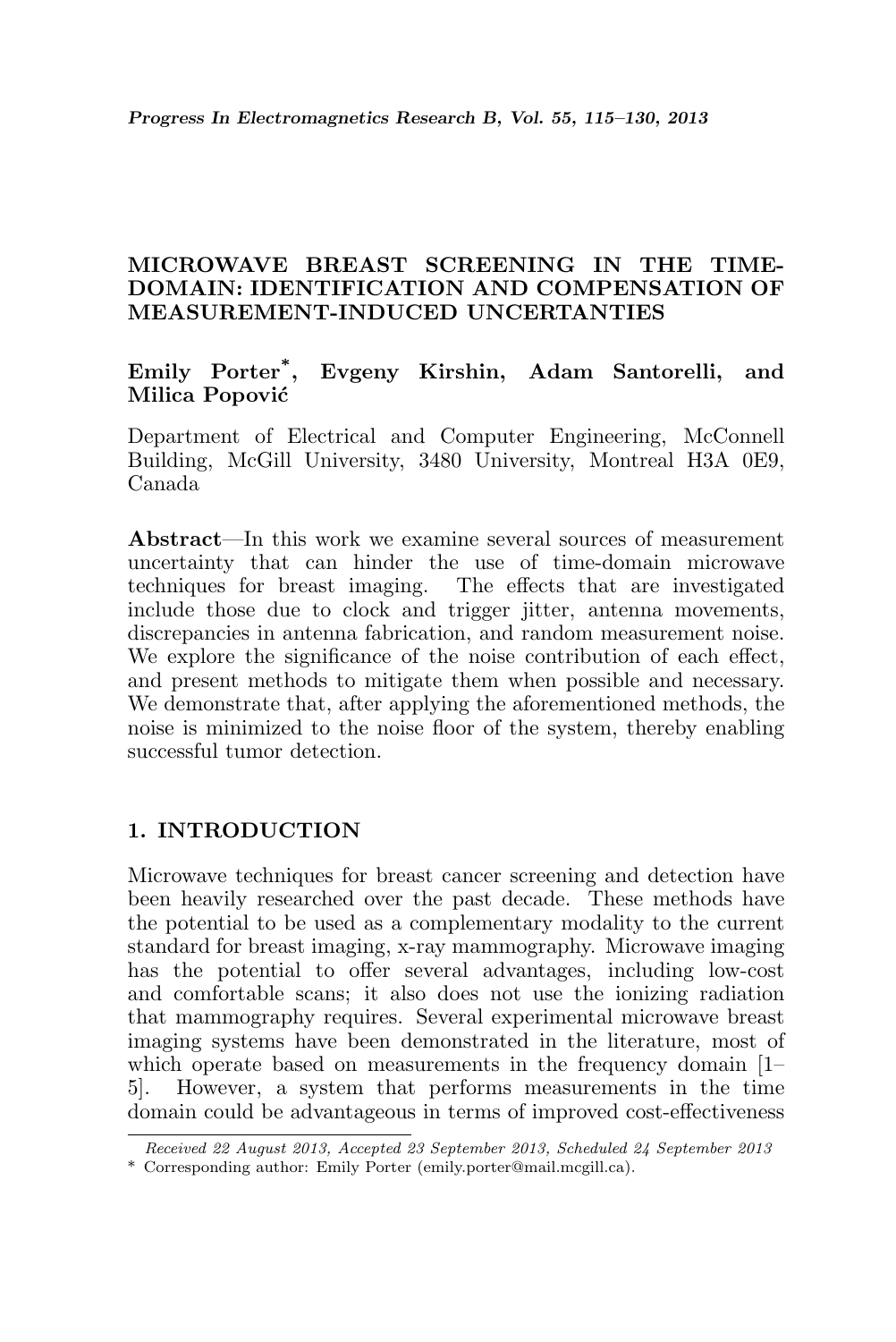and faster signal recording time [6]. Investigation into experimental time-domain breast imaging has been limited, with few developed systems appearing in the literature [6–8]. For this reason, we choose to explore the potential of time-domain breast cancer screening. Our imaging system, a multistatic radar setup [8], utilizes timedomain measurements with a 16-element antenna array and has been thoroughly tested on breast phantoms.

Radar systems using time-domain measurements frequently aim not to reconstruct a dielectric profile of the breast but rather to identify the most prominent scatterers of electromagnetic energy (i.e., tumor tissues). In particular, our system and many other studies involving time-domain simulations or measurements [7–10] use variations of the differential [9] or baseline [8, 10] method in order to help identify tumors. These methods require using previous breast scans as a comparison basis for the new breast scan data; the presence of malignant tissues is deduced from the changes between the scans. This method can be highly susceptible to measurement inconsistencies. For instance, if all aspects of the measurement are not held constant between the two scans it is possible that the signature of malignant tissues may be embedded within the introduced noise. While we are aware of no literature that addresses this particular issue in microwave radar time-domain breast screening, studies were reported on related issues with microwave tomography: in [3], the authors investigate the error due to sensor and cable movements in their prototype system, and numerical simulations are used to determine the robustness of given imaging algorithms to noise in [11, 12]. In our imaging system, we have identified several sources of discrepancy (hereafter referred to just as "noise") in the measurement data between scans performed at different times. These include equipment-generated uncertainties, such as clock jitter, as well as mechanical issues like antenna movement between scans. In this work, we determine which of the noise sources have the greatest impact on the effective application of the differential method; furthermore, we demonstrate how to mitigate the associated undesirable effects in order to successfully extract the tumor signature from the recorded data.

## 2. MEASUREMENT DESCRIPTION

The aim of our breast cancer screening system is to identify the presence of malignancies in the breast at an early stage of growth when treatment would be the most successful. We propose to do this by frequent monitoring; a patient would undergo regular microwave breast scans at prescribed intervals. The current and past scans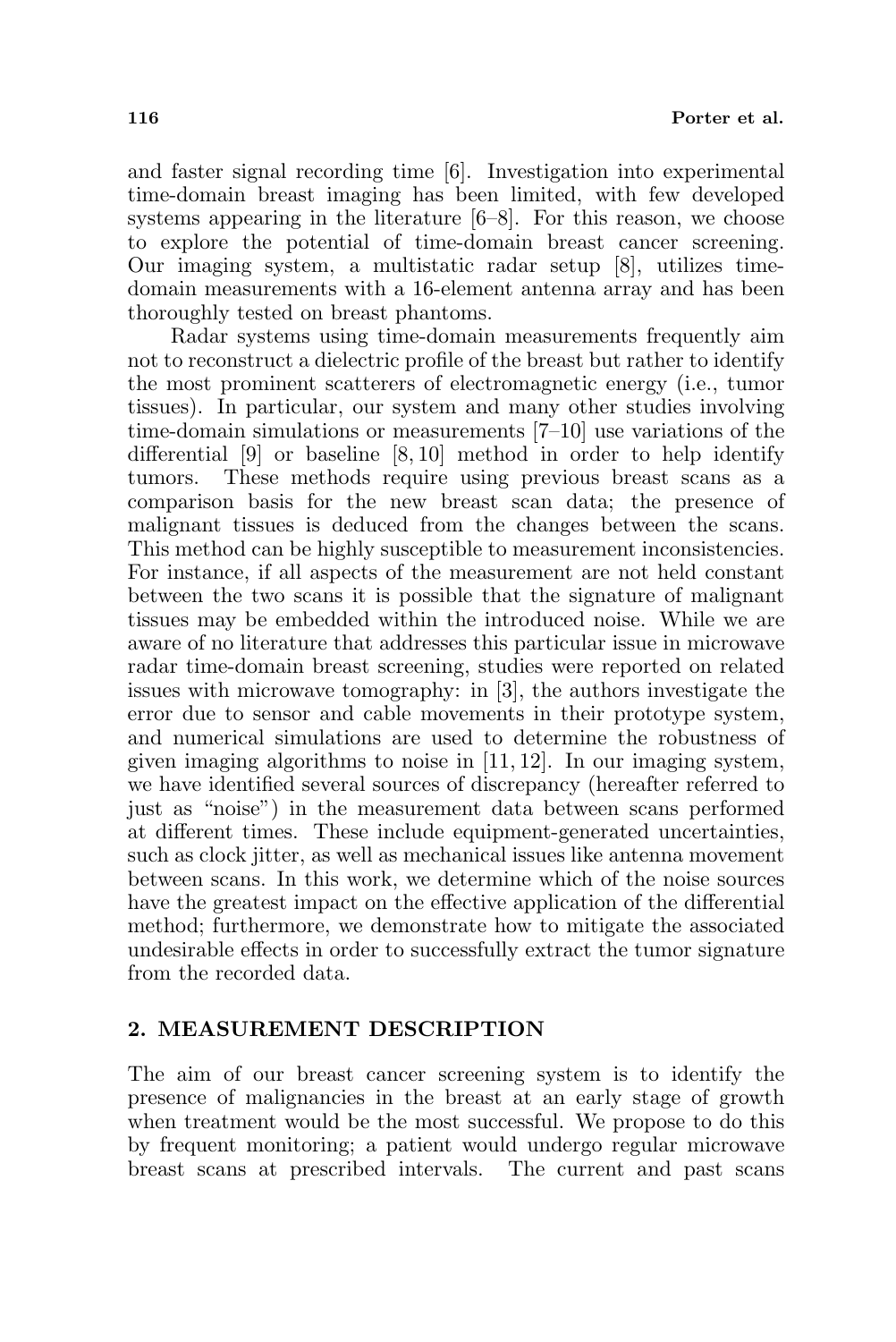can then be compared to determine if there are any irregularities in the breast tissue. Following detection of an abnormality with microwave screening, the presence of a breast tumor can be confirmed using traditional technologies (for instance, mammography or magnetic resonance imaging). The feasibility of monitoring the breast via comparison of scans from different times was shown numerically in [9].

Our time-domain microwave breast screening system has been described in detail in [8]. The system incorporates an antenna array held in the exterior surface of a hemispherical bowl-shaped radome. The radome is made from Alumina ( $\varepsilon_r = 9.6$ ), with the relative permittivity chosen to optimize the performance of the antenna according to its design reported in [13]. The breast to be scanned is positioned in the bowl of the radome, with a gel-like material filling any gaps between the radome wall and the skin surface. The selected lossy material is ultrasound gel; a description and detailed motivation for using this medium can be found in [8].

The antenna array contains 16 Travelling-Wave Tapered and Loaded Transmission-Line Antennas (TWTLTLA) [13]. The endfire antennas are held in slots along the exterior of the radome (our current method of fixing the antennas is described in further detail in Subsection 4.1). The system operates as follows. A specially shaped pulse with frequency content concentrated in the 2–4 GHz range as in [14] is generated on the rising edge of each clock period (clock frequency = 25 MHz) using a Synthesized Broadband Reflector (SBR [14]). This pulse passes through an amplifier  $(2-8 \text{ GHz}$  operating range, +35 dB gain, maximum output power 33 dBm) and is fed into an automated switching matrix that selects a transmitting antenna. The  $16\times2$  switching matrix connects all 16 antennas to input (transmitter) and output (receiver) paths in turn. Finally, the selected receive antenna picks up the signal scattered off the breast. A sampling oscilloscope (pico Technologies, PicoScope 9201) using an equivalenttime sampling rate of 80 GSa/s (i.e., with a 12.5 ps sampling period) records the data. Each recording contains 2 channels: the received signals (Channel 2) and the reference clock signal (Channel 1). A total of 240 bistatic signals are obtained. A photograph of the radome, antenna array, and switching matrix; along with a close-up of the antenna, is provided in Figure 1.

The breast phantom used in this series of tests is a homogeneous fat-mimicking phantom, made of an oil and gelatin mixture. Details on the phantom fabrication and dielectric property measurements can be found in [15, 16], respectively. The fat phantom has a relative permittivity,  $\varepsilon_r$ , of 10 ( $\pm 2$ ), [15, 16]. As phantom properties vary slightly between fabrications, all measurements presented here have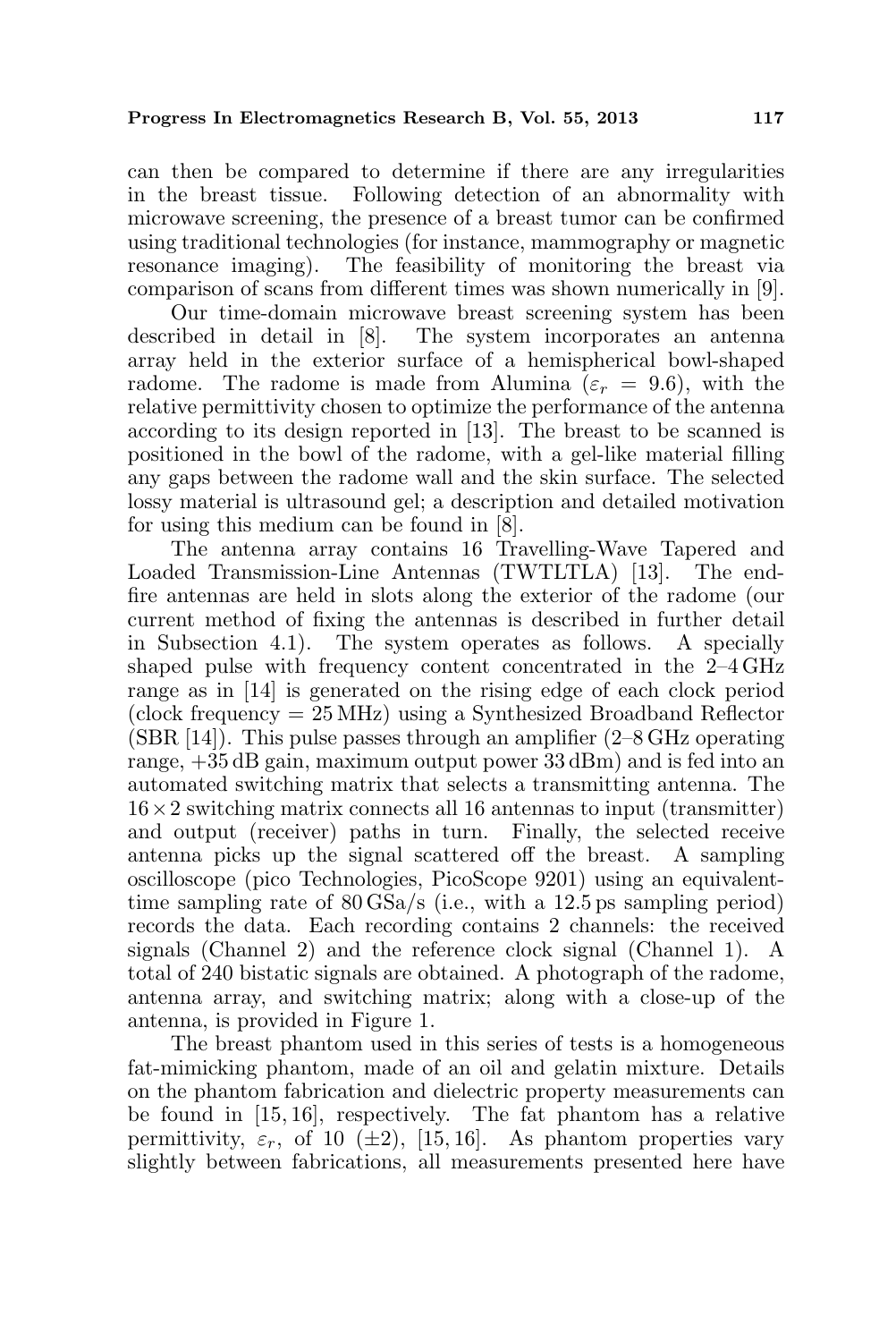#### 118 Porter et al.



Figure 1. (a) The radome, antenna array, and switching matrix; and (b) the TWTLWLA antenna.

been conducted on the same phantom in order to eliminate this as a possible source of noise. We instead focus our study on noise sources that are inherent to the system itself.

Once a set of measurements has been recorded, the data is processed using the differential method. This method requires taking two breast scans from the same patient, at different times. If there is a significant change in the scan result between the scan times, this is an indication that there could be abnormal tissue growth within the breast. In order to make such a comparison, signals from corresponding antenna-pairs in both data sets must be aligned and subtracted. As will be seen in the next section, several sources of horizontal noise and measurement uncertainty affect how well we can perform the subtraction.

#### 3. CAUSES OF MEASUREMENT NOISE

This section will describe contributing factors to measurement uncertainties and other noise sources that occur in our system between breast scans.

#### 3.1. Antenna Effects

Two sources of uncertainty in measurements exist due to the antennas and their interaction with the system. These include: antenna movements with respect to each other or the radome in between scans and small differences in antenna fabrication that result in varying performance between antennas. Antenna movement can be a significant issue because changing the position or orientation of the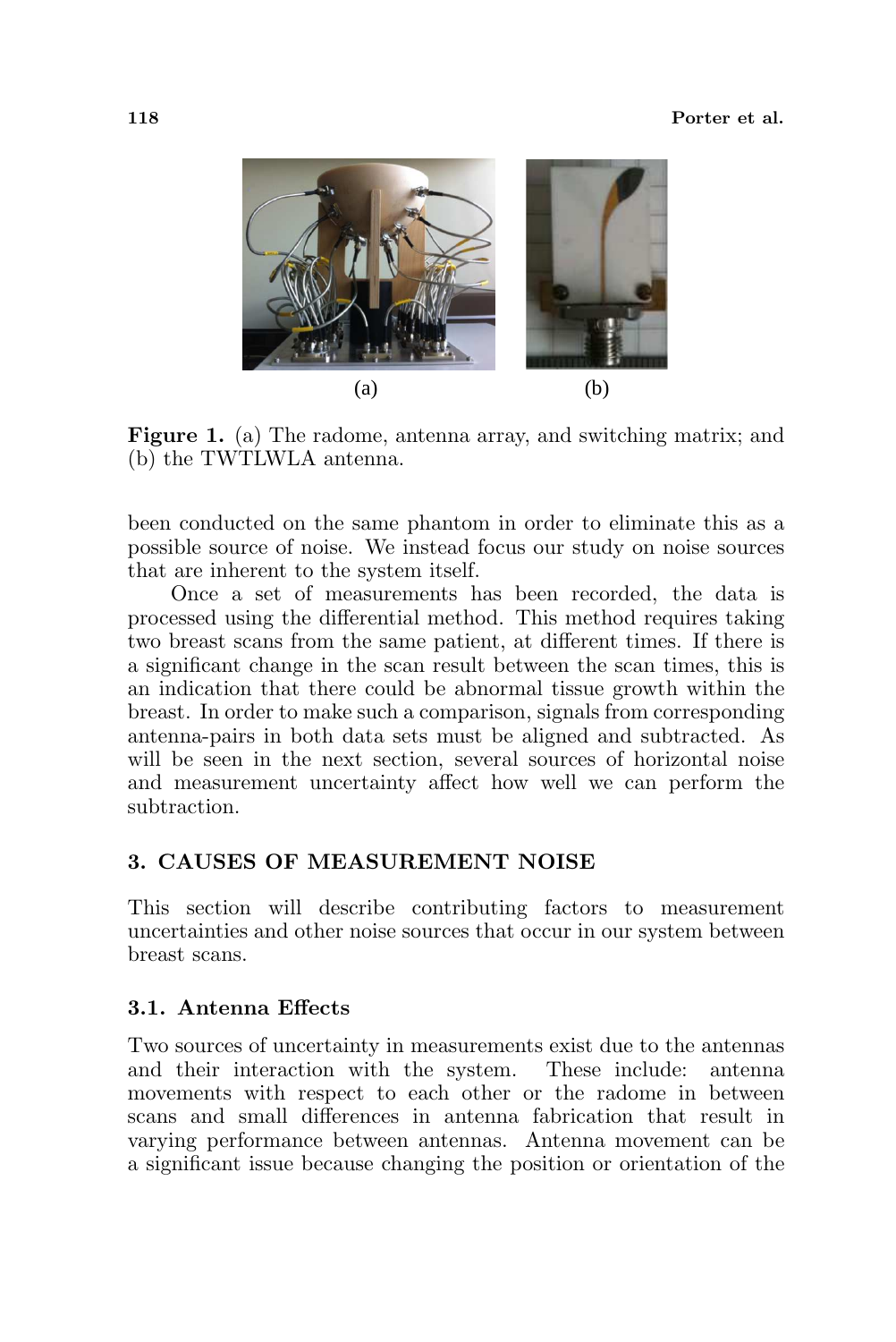antennas between scans can lead to different paths travelled for both transmitted and scattered waves. This results in changes in phase and attenuation, which thereby affect the collected signals. Thus, it can be a source of both horizontal and vertical noise. Good repeatability in the positioning of antennas was also seen in [3] to be an important factor in reproducing results between scans. Further, inconsistencies in antenna fabrication alter the transmission and reflection coefficients of the antenna-pairs. Such inconsistencies are mainly due to the antenna feed, which requires soldering of an SMA (SubMiniature version A) connector onto the metallized feeding strip of the antenna. The strip has a width of only  $375 \,\mu m$ , making it difficult to achieve accurate and repeatable soldering. The differences in solder lead to variations in feed efficiency, which thereby affect the reflection coefficient  $(S_{11})$  of the antenna.

# 3.2. Jitter Effects

Jitter, i.e., inconsistent deviations in the timing of signals, occurs in both the reference clock signal and the trigger of the oscilloscope. However, as only the compound effect of these two clock jitters can be viewed on the oscilloscope, we consider them for the purposes of this discussion to be a single source of horizontal noise. The clock jitter causes misalignment between subsequent time-domain recordings and channels on the oscilloscope; this effect leads to difficulties in both applying differential methods that require the subtraction of signals recorded at two different instances and in focusing for imaging algorithms. In order to identify the changes in breast composition between the two scan times, we want to subtract the relevant signals correctly. For this to happen, the recorded signals within each scan must be properly synchronized. Since the oscilloscope triggers recording of the signals, the jitter can cause signal misalignment, and therefore, render their subtraction a meaningless result.

# 3.3. Random Noise

All collected signals are affected by random noise. This vertical noise from the oscilloscope is particularly undesirable due to the low-level tumor response signals we are attempting to detect. The oscilloscope has a maximum root mean square (RMS) noise of less than  $2.5 \text{ mV}$ when operating in full bandwidth mode. This value is low; however, the embedded tumor response can be on the same order of magnitude and thus it is beneficial to minimize the noise as much as possible.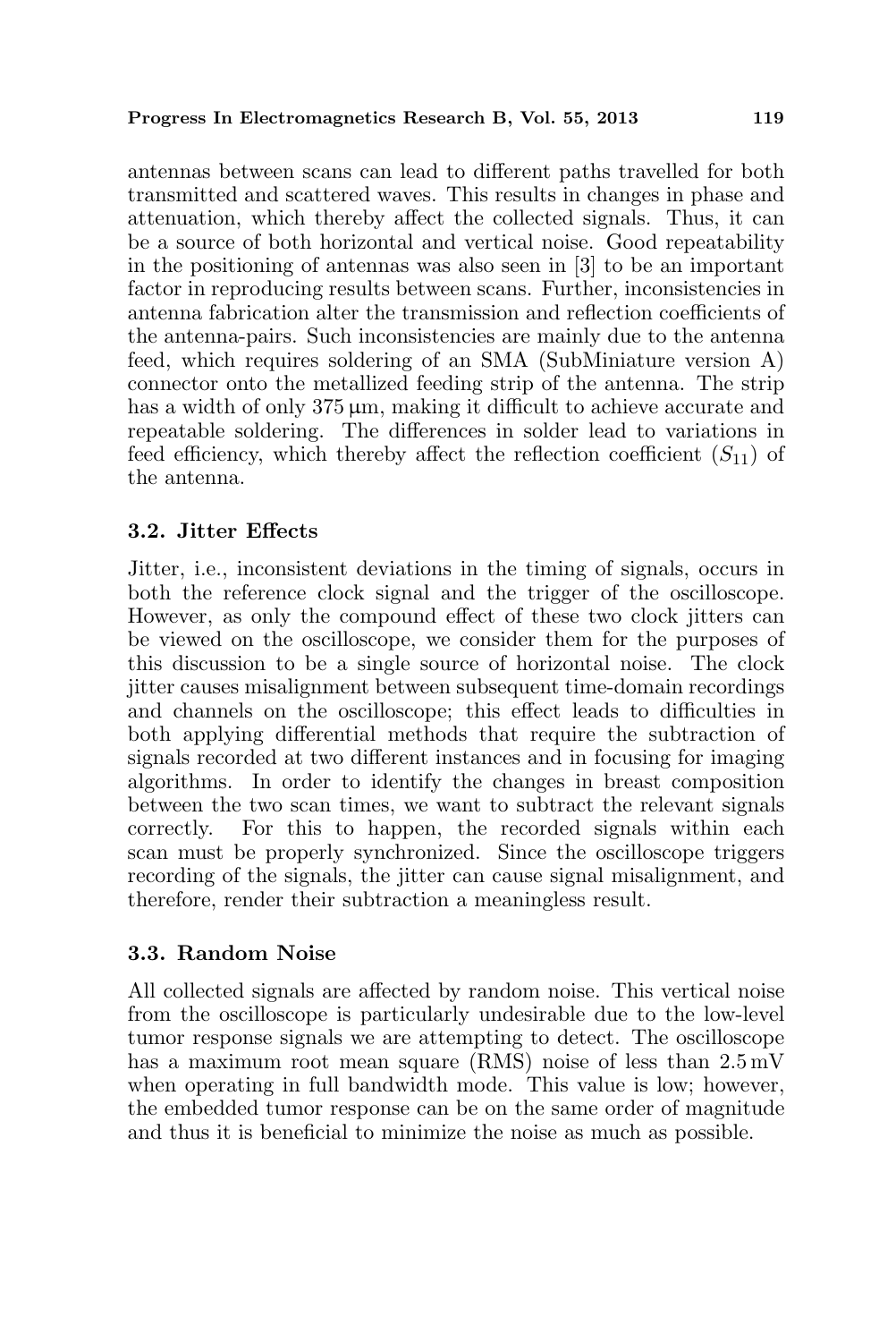### 4. MITIGATION OF NOISE AND COMPENSATION METHODS FOR UNCERTAINTIES

#### 4.1. Mitigation of Antenna-related Noise

The effects of unintentional antenna movements and differences in antenna fabrication will be detrimental to the repeatability of breast scans, as described in Subsection 3.1. It is therefore essential to minimize these two effects in order to have successful comparison of breast scans over time.

In fact, we can deal with both effects by making one simple adjustment to the system: solidly fix all antennas in place in the radome, without allowing them space to wiggle or to be removed from their enclosures in the radome. This makes any discrepancies in different antennas'  $S_{11}$  irrelevant by always using the same antenna in the same position in the radome. In this manner, any irregularities in antenna behavior appear consistently from one breast scan to another, and are therefore removed with subtraction. Fixing the antennas permanently in position also minimizes antenna movement with respect to the radome.

Physically, it is very challenging to hold the antennas permanently in place as the system is designed to be portable and thus components must come apart and be put back together quickly. The antennas must be held sufficiently such that they cannot shift in place when, for instance, someone touches a cable or the radome; however, they must also be removable for inspection and updates to the system. After much trial and error and testing, this has led us to design a "suitcase" that can securely hold the antenna in place in the radome: it has two halves, a hollowed out lower half that is sized precisely to fit the antenna, and a solid upper half that fills the remaining gap between the antenna and the radome in the slot. The upper portion has a



Figure 2. (a) Top and bottom halves of the "suitcase", and (b) the antennas held in place in the radome using the suitcases.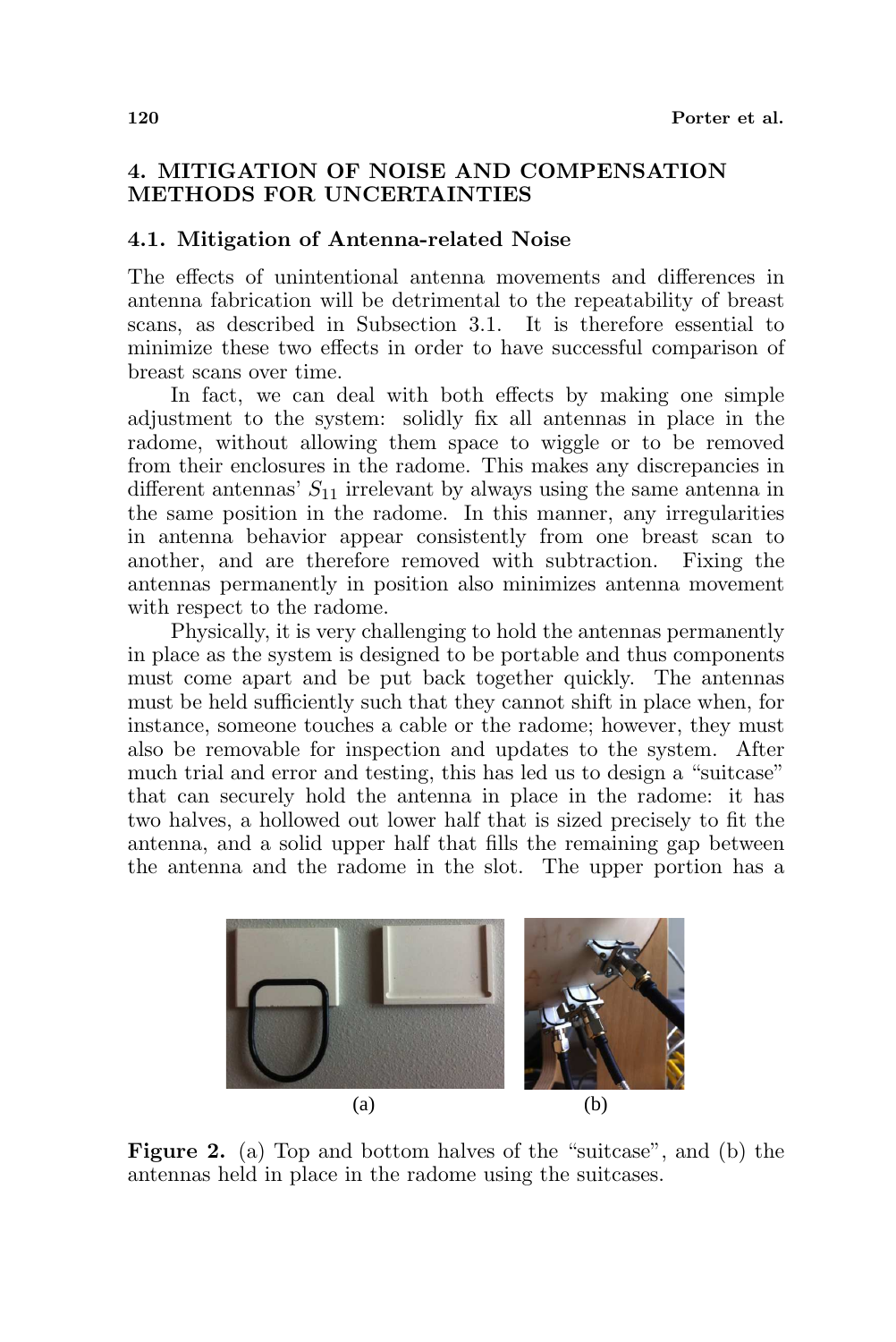tag that allows us to gently pull the antenna out of the slot. The suitcases are made of Eccostock HiK (Emerson & Cuming,  $K = 10$ ), a dielectric material with properties very similar to that of the radome. Photographs of a suitcase and suitcases holding antennas in the radome are shown in Figure 2.

#### 4.2. Compensation for Jitter

To compensate for the effects of jitter on the signals collected by our system, we investigate two possible methods. The first method, called "reference alignment," involves recording the clock signal (at Channel 1 of the oscilloscope) that is the trigger for the generated impulse. Then, we align the received signals (recorded at Channel 2) from different scans in the time-domain based on the phase differences in the recorded clock. The second method, called "correlation alignment," aligns signals by identifying the time shift that leads to the best match between the signals. Descriptions of these techniques are provided in the following paragraphs.

For both techniques, we assume that two complete data sets have been recorded at different times but from the same patient. Each set contains 240 signals, and each of the 240 signals corresponds to another signal in the other set. For example, in Set  $#1$ , the signal received at antenna  $y$  when antenna  $x$  was transmitting can be denoted as  $S_{x,y}^1$ . This corresponds to the signal from the same transmit/receive antenna pair  $(x, y)$  in Set #2:  $S_{x,y}^2$ . We call Set #1, the initial breast scan, the "baseline" data. Note that data is always compared between antenna pairs, i.e., between transmit and receive antennas that are located in the radome in the same position for both scans. If the breast composition was the same at the time of scanning Set  $#1$  and  $#2$ , then (neglecting noise and measurement uncertainties),

$$
S_{x,y}^1 = S_{x,y}^2. \t\t(1)
$$

However, if the breast composition had changed such that Set  $#2$  was collected when a tumor was present, then,

$$
S_{x,y}^2 = S_{x,y}^1 + T_{x,y},\tag{2}
$$

where  $T_{x,y}$  is the tumor response for antenna pair  $(x, y)$ , and

$$
x, y \in \{1, \dots, 16\}, \quad y \neq x. \tag{3}
$$

However, in practice, the signals  $S_{x,y}^1$  and  $S_{x,y}^2$  cannot be directly subtracted to determine if there is a significant  $T_{x,y}$  because of the jitter in the trigger clock. For successful subtraction, the signals must first be time-aligned. Further, since the pulse has a short-duration (70 ps full-width at half-maximum at the output of the pulse generator),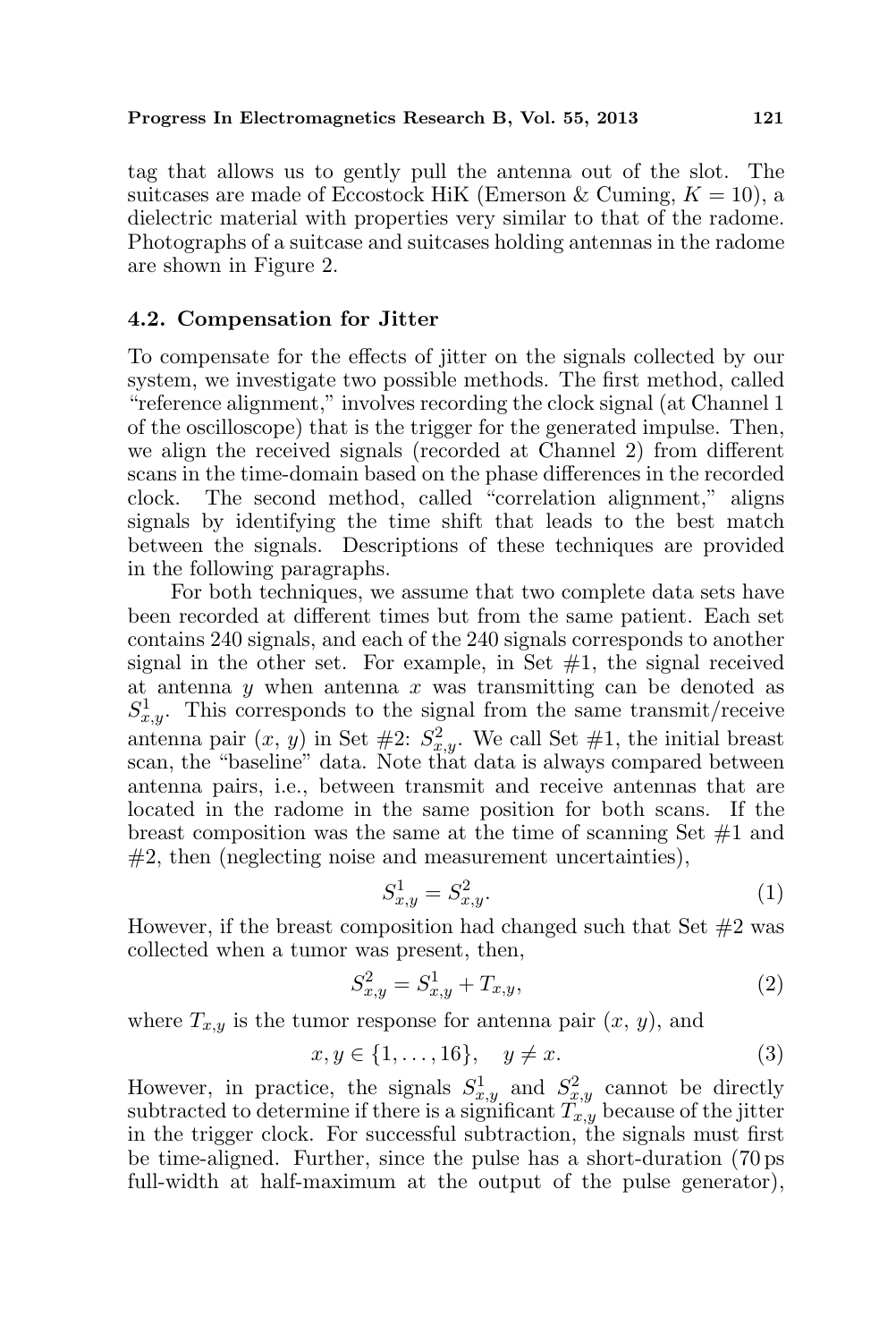slight misalignments can seriously degrade the quality of the resulting subtraction. This underscores the need for a compensation method that can align data from the two sets to a fine resolution in time.

Reference alignment is performed by analyzing the signals recorded at Channel 1 of the oscilloscope. This channel records the clock, i.e., "reference" signal. Channel 2, on the other hand, records the received signal from the system. As shown in Figure 3, we find the relative delay between two reference signals, one each from Set #1 and Set #2, for the same x and y. This relative time-shift is denoted as  $\Delta T$ (sub-sample values are possible if interpolation is used). We then shift the signal from  $S^2$  recorded at Channel 2 accordingly, to compensate  $\Delta T$  so that the  $S^1$  and  $S^2$  signals are aligned in time. We assume that  $\Delta T$  is equal over the oscilloscope channels up to the cross-channel jitter  $\langle \, \langle \, 3.5 \, \text{ps} \, \text{RMS}, \, \text{according to the specifications} \rangle$ . At this stage the two signals are aligned and the subtraction can take place.



Figure 3. Schematic illustrating the procedure of reference timealignment: delay associated with jitter between two signals recorded at Channel 2 is determined from the auxiliary "reference" signals recorded at Channel 1, where Signal 1 is from  $S^1$  and Signal 2 is from  $S^2$  for a given  $x$  and  $y$ .

In *correlation alignment*,  $\Delta T$  is found only from signals recorded at Channel 2 by computing the maximum cross-correlation between the signals to find the best match. In other words, it takes only received signal data (no reference signal) for  $S_{x,y}^1$  and  $S_{x,y}^2$  for each x, y combination and finds the amount of time-shift of  $S_{x,y}^2$  required such that it overlaps maximally with  $S_{x,y}^1$ . This technique is applicable only for calibration purposes or when two scans are available, for example, to subtract a baseline signal from a signal with a tumor response from the same antenna pair, in order to remove the direct pulse. For imaging based on a single breast scan, the collected signals still require timealignment; in this case only reference alignment (as described above) is applicable as there are no baseline signals available to enable the use of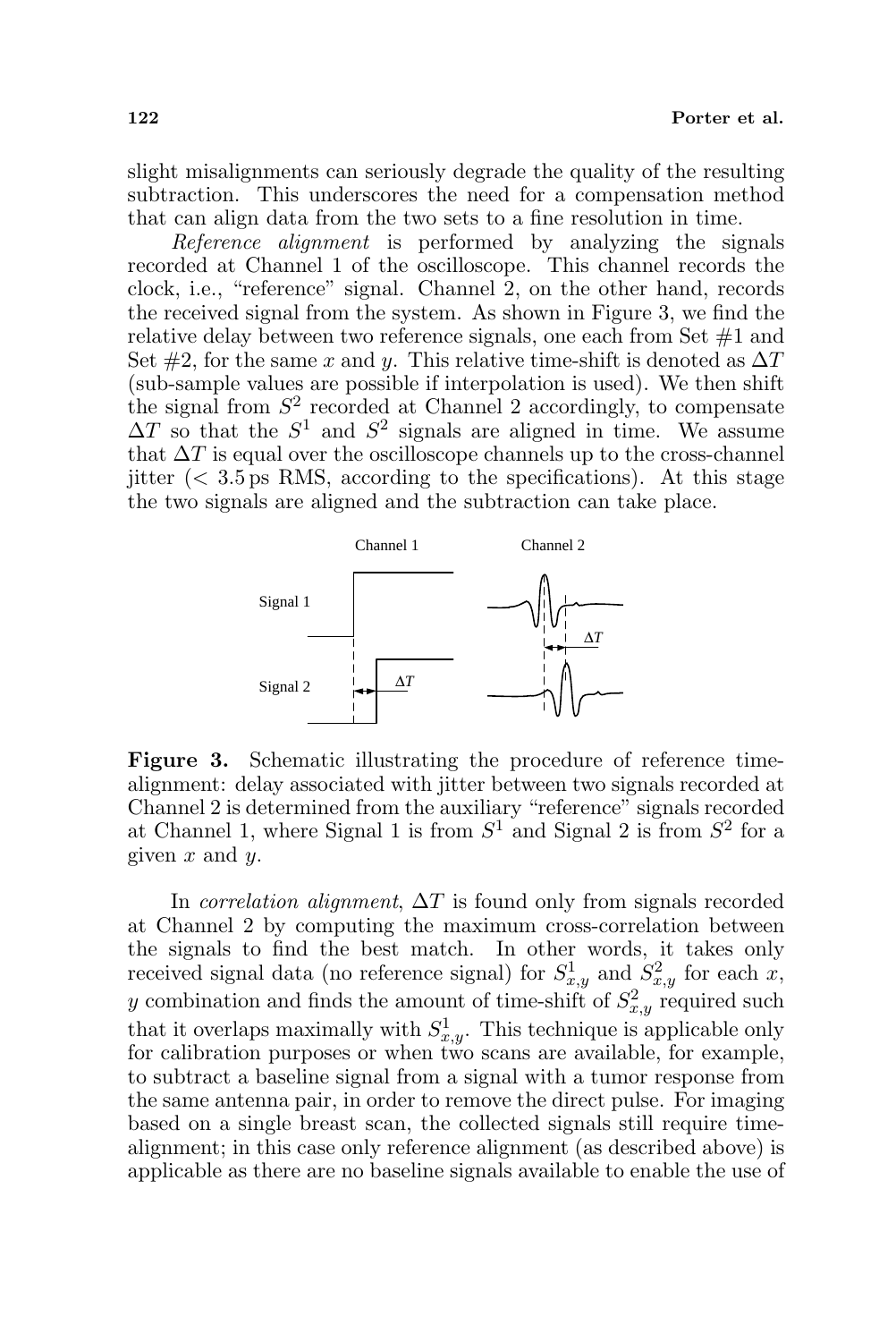correlation alignment (signals within a single breast scan from different antenna pairs cannot be used for correlation alignment purposes as they have varying shapes).

# 4.3. Compensation for Random Noise

We use averaging to decrease the random noise seen in the received signals. This has the effect of increasing the vertical resolution of the data, and allows signals that are buried below the noise level to potentially be extracted. The oscilloscope offers hardware averaging with the drawback of increased recording time. Our test measurements show that without hardware averaging the noise level is around 12– 13 mV, whereas with 32 averages the noise decreases to less than 1.8 mV and with 64 averages to less than 1.5 mV. In our case, we choose to average each signal 32 times, as it provided the best trade-off between measurement time and noise reduction. For our application, the improvement seen with 64 averages as compared to 32 averages is negligible.

# 5. RESULTS

In order to examine the noise in received signals due to the jitter and antenna effects, we analyze the standard deviation of the measured data. In particular, the standard deviation in received signals over 15 measurements is calculated for each scenario. Signals are recorded with 4096 time samples at an equivalent-time sampling rate of 80 GSa/s. The standard deviation is then calculated across the 15 measurements at each sample time  $t$ , such that a vector spanning the entire sampling domain is created. We also present maximum and average standard deviations, which are computed across all 4096 samples.

We first present results for jitter compensation, so that these methods can be applied before examining noise due to the antennas. To see the effect that jitter has on the system, we hold all other variables constant and take 15 measurements in a row for each of two antenna transmit-receive pairs. We then apply both reference and correlation alignment methods to the signals in an attempt to decrease the effects of jitter on the collected data.

Figure 4 shows the standard deviations from the average for received signals from each antenna-pair without any compensation, with reference alignment compensation, and with correlation alignment compensation. We see that without compensation, jitter alone can contribute up to almost 14 mV of noise in the received signals. As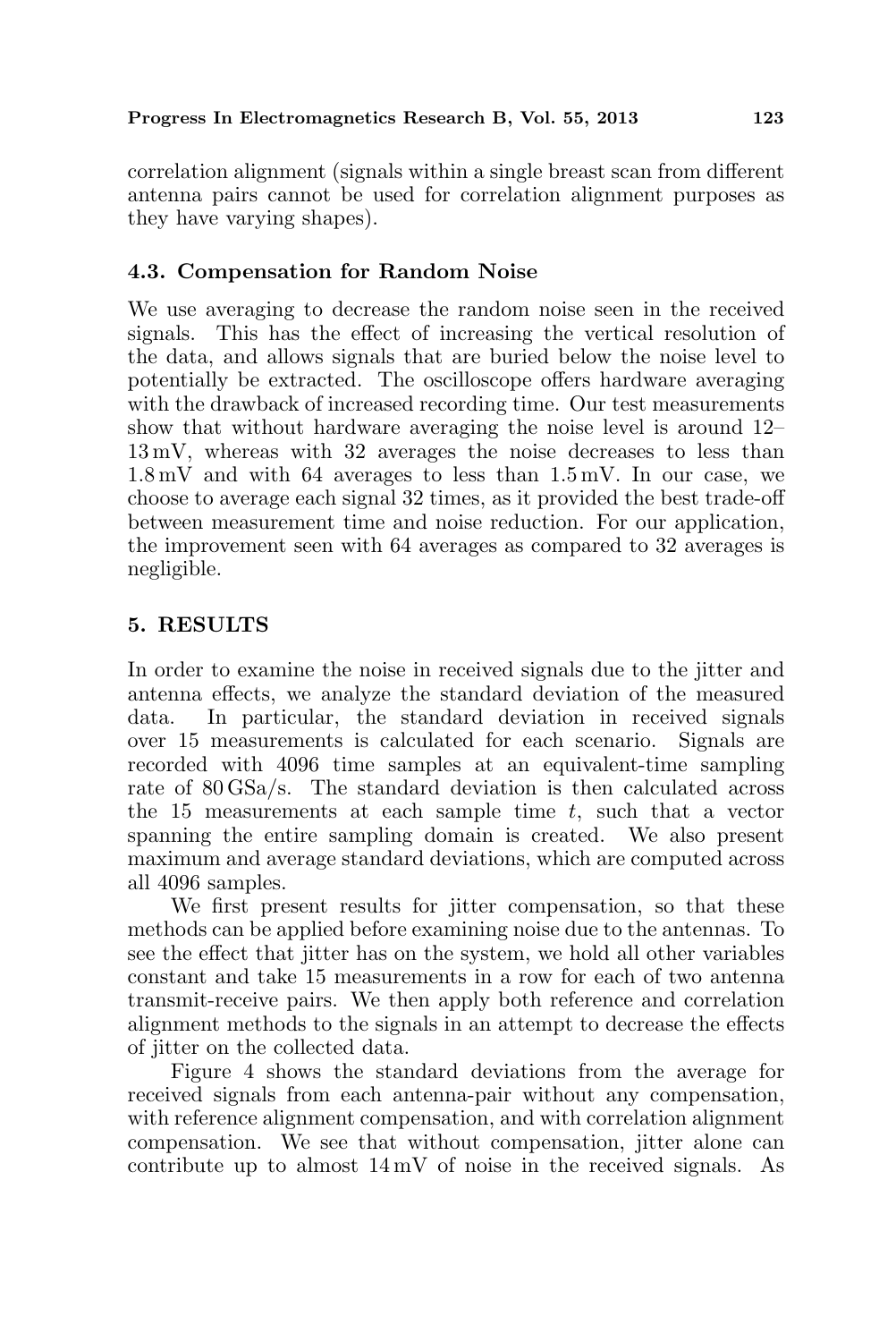

Figure 4. Effects of jitter for two antenna pairs: box plot showing standard deviation quartiles when no compensation is performed (N, blue), after reference alignment  $(R, green)$ , and after correlation alignment  $(C, \text{orange})$ . Whiskers show the minimum and maximum standard deviation values while the box limits mark the 25th (lower) and 75th (upper) percentiles and the horizontal line dividing each box is the median standard deviation.



Figure 5. Differential signals obtained using the two alignment methods, compared to without any alignment. It can be seen that alignment helps provide suppression of the direct pulse.

the tumor signature embedded in received signals is typically on the order of tens of millivolts [8, 14], this amplitude of jitter in the signal could obscure relevant information regarding the tumor. Correlation alignment and reference alignment are both successful in decreasing the effects of jitter. In particular, after correlation alignment is applied, the noise due to jitter seen in the received signals is only 2.2 mV on average, which is at the level of the noise floor of the oscilloscope  $\langle \, \langle 2.5 \, \text{mV} \rangle$ RMS). Figure 5 shows an example of the differential signals for the two alignment types compared to that without time alignment (direct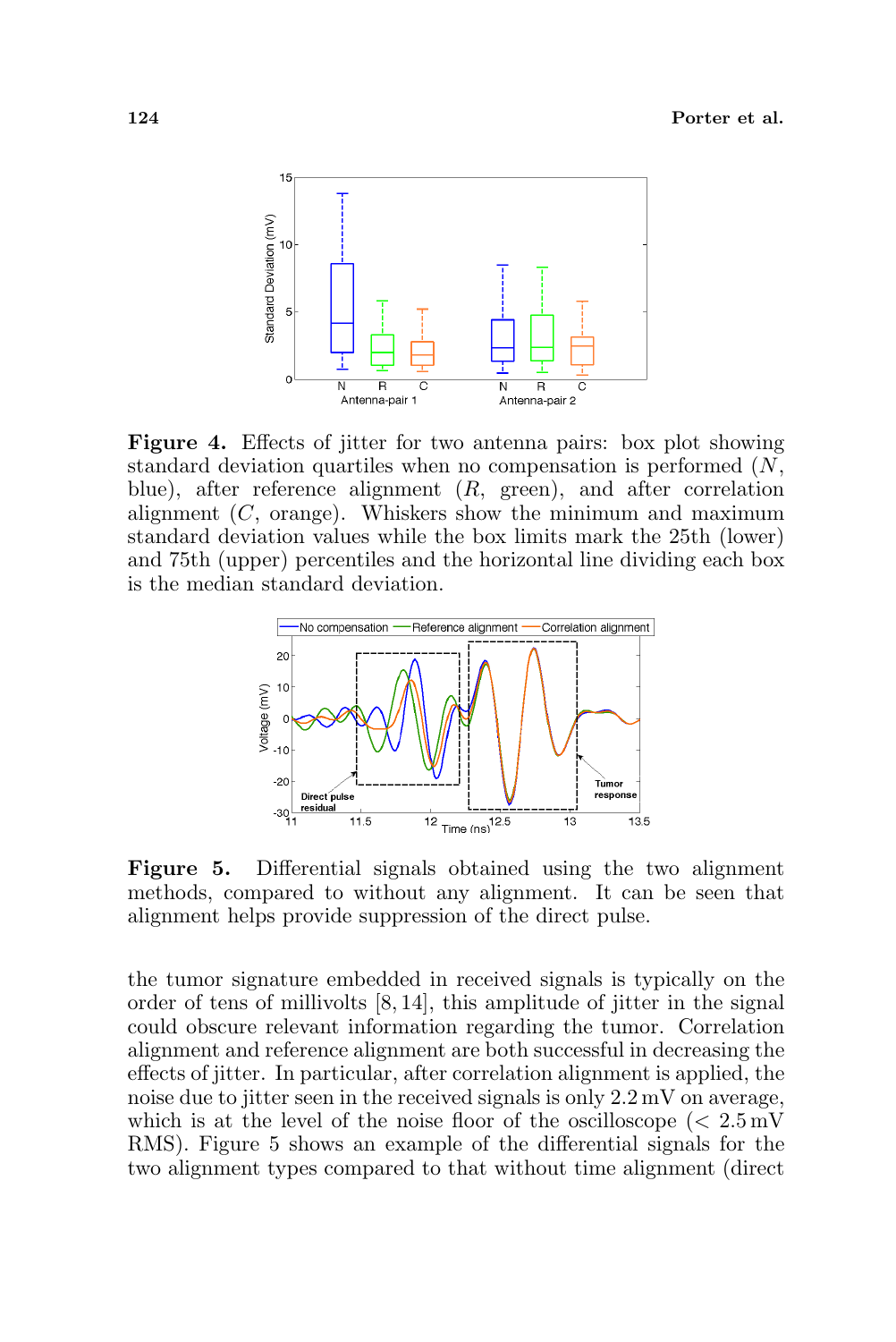subtraction). The reference time alignment is not always as efficient as the correlation alignment due to cross-channel trigger jitter, which the correlation alignment accounts for but reference alignment does not.

We examine the contribution of antenna effects on the noise seen in the received signals. In Figures 6–8 we plot the mean, with the standard deviation from this mean shown shaded in red, of the 15 measurements each for cases including random measurement noise, movement of antennas, and the variation due to antenna fabrication irregularities, respectively. This data has been pre-processed by application of the correlation alignment scheme. As seen from Figure 6, the resulting variation in signal amplitude and phase due to random



Figure 6. Time-domain signal received with antenna-pair 1 after correlation alignment; standard deviation due to random measurement noise shown shaded in red. In this scenario we see that the signals are consistently aligned such that the standard deviation is at a minimum.



Figure 7. Time-domain signal received with antenna-pair 1 after correlation alignment; standard deviation due to movement of antennas shown shaded in red.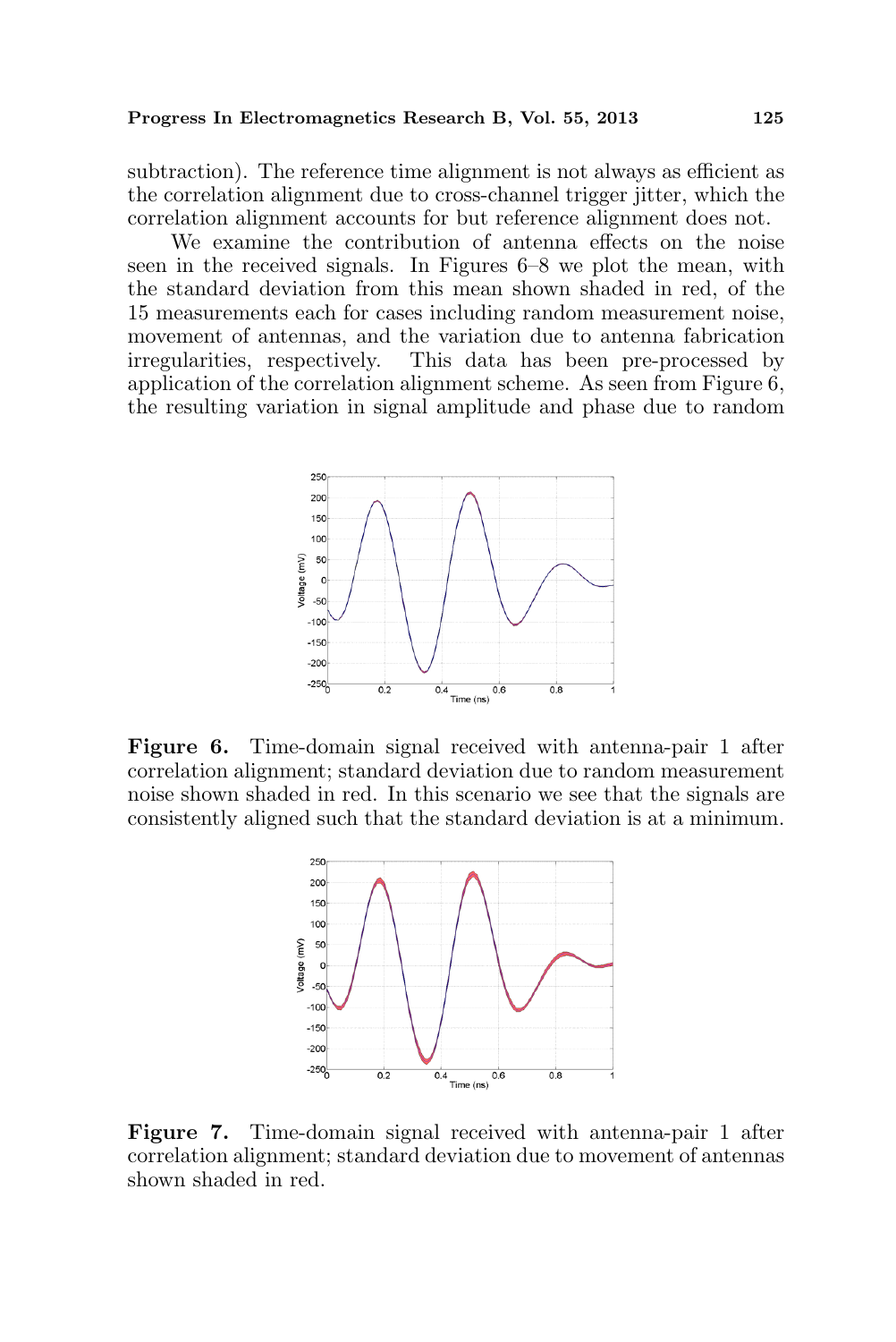

Figure 8. Time-domain signal received with antenna-pair 1 after correlation alignment; standard deviation due to differences in antenna fabrication shown shaded in red.

measurement noise is minimal. When the antennas are moved slightly (within a 2 mm range) at random orientations, the signal deviation as shown in Figure 7 is close to  $\pm 10 \,\text{mV}$ ; whereas the change in received signals found due to discrepancies in antenna fabrication reaches  $\pm 76 \,\mathrm{mV}$  (Figure 8). These results indicate that the variability in antenna properties  $(S_{11})$  is the most significant source of discrepancy between breast scans, if the antennas are not positioned in the same place for both scans. We note that the analysis of variations in antenna fabrication inherently includes the error from antenna movement as each antenna must be removed from the radome, switched, and then reinserted in order to perform the recording. Further, peak tumor response values for basic heterogeneous phantoms with 1-cm radius malignancies were found to be in the  $17 \,\mathrm{mV}$ –34 mV range in [14], indicating that this response would indeed be obscured without compensation for differences in the fabrication of antennas, especially in the case of more complicated phantoms/smaller tumors.

Table 1 provides a summary of the compensation with standard deviations calculated for each scenario: with random measurement noise only, when antennas are moved, and when antenna fabrication properties are examined. We note that for all of these measurements, the recordings were obtained with 32 averages. This data confirms that holding antennas in place and applying correlation alignment reduces the noise in the received signals of different breast scans due to jitter and antenna effects, to the point where the remaining deviation is near the level of the system's noise floor.

Following compensation for jitter using the correlation method, and fixing the antennas in place to reduce issues related to movement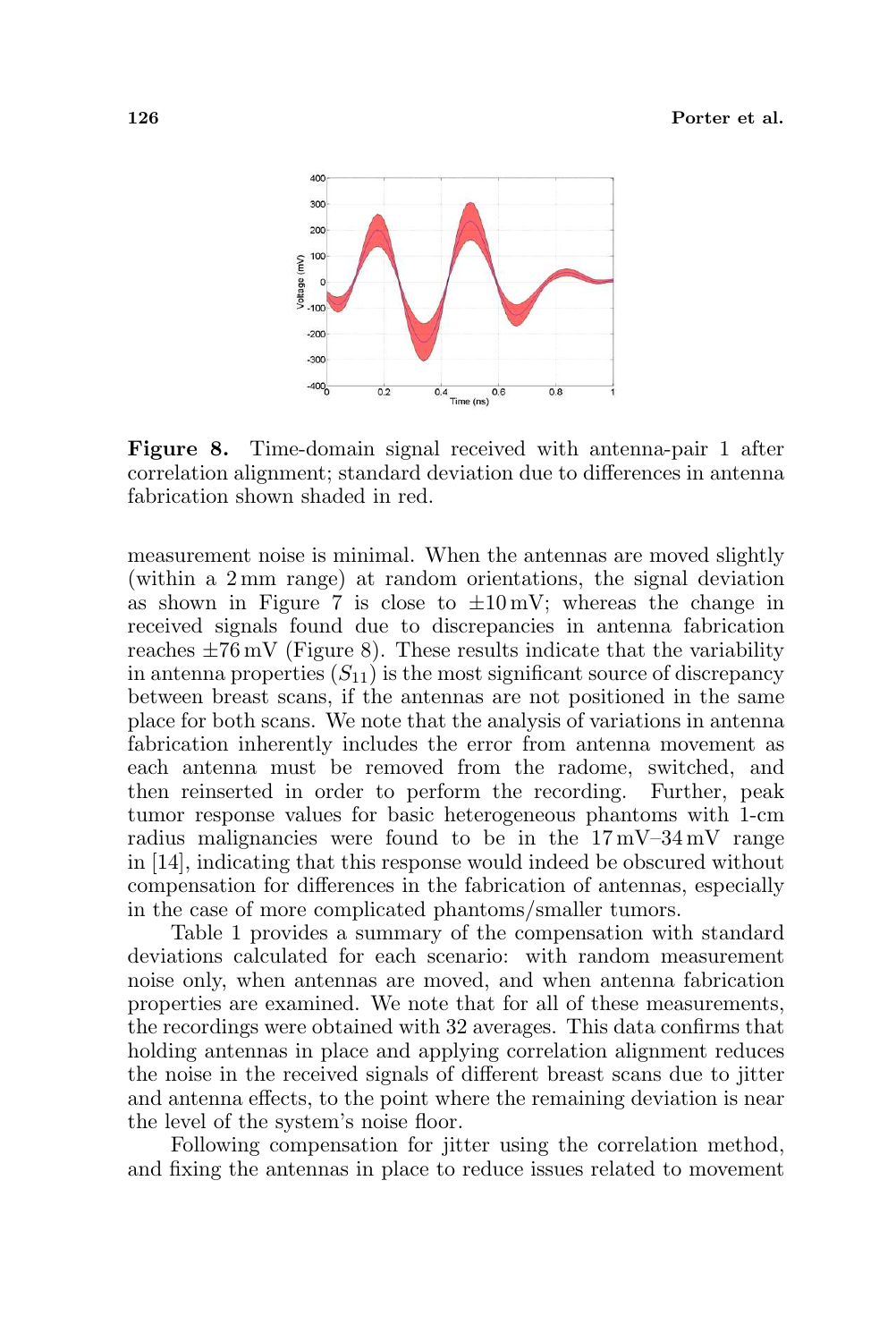and fabrication, the standard deviation due to uncertainties and noise is decreased from almost 18% to less than 1% of the peak-to-peak signal strength. Use of the correlation alignment alone can decrease the average standard deviation of the data by up to 60% compared to no alignment, and up to 10% compared to reference alignment.

Finally, to demonstrate how the effect of noise compensation improves reconstructed breast images, we show an example of a 2- D coronal breast slice in Figure 9 produced both without any noise compensation and with compensation. These images have been generated from our experimental data using the Delay-multiply-andsum (DMAS) algorithm [17] with a voxel size of  $2 \text{ mm}^3$ . The algorithm generates a 3-D stack of 2-D slices of the breast. For both images, the recorded data set was the same: measurements were taken with a tumor in right hemisphere of the homogeneous breast phantom. In the reconstructed images, red regions represent areas of strongly scattered electromagnetic energy; regions in blue have less scattering. We plot the energy on a linear scale, and note that the global maximum energy (darkest red) should be seen at the tumor location. From the two images, it is clear that without applying any noise compensation the tumor region is not identifiable at all. This is most likely due to the lack of time alignment in between the reflected signals, making it appear as if they originate at different points than they actually do (defeating the objective of the delay-and-sum type algorithms). Once we apply our suggested noise suppression techniques, the reconstructed image localizes the tumor well.

Table 1. Peak (average) standard deviation, for received signals from antenna-pair 1. Standard deviations are listed for uncompensated, reference aligned and correlation aligned signals obtained from random measurement noise, movement of the antennas and examination of differences in antenna fabrication.

|                    | Original   | Reference<br>alignment | Correlation<br>alignment |
|--------------------|------------|------------------------|--------------------------|
| Random             |            |                        |                          |
| measurement        | 13.8(5.2)  | 5.2(2.3)               | 5.2(2.1)                 |
| noise(mV)          |            |                        |                          |
| Moving             | 10.7(6.0)  | 9.8(5.7)               | 8.9(5.2)                 |
| antennas $(mV)$    |            |                        |                          |
| Antenna            | 75.7(37.6) | 76.6(39.7)             | 75.5(32.5)               |
| fabrication $(mV)$ |            |                        |                          |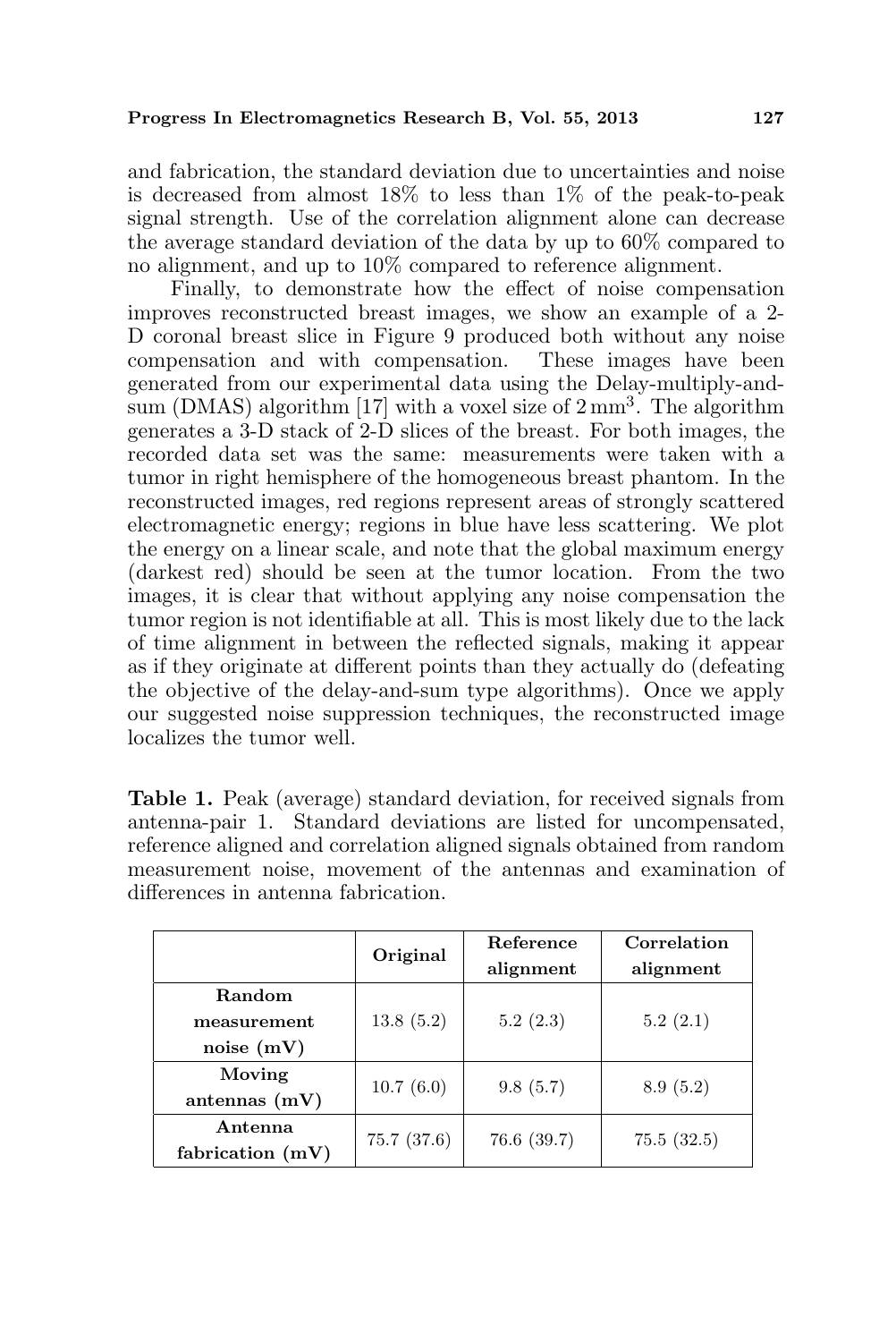

Figure 9. Reconstructed breast images: 2-D coronal slices at a depth of  $x = 19$  mm. (a) is the reconstruction generated with no noise compensation; (b) is with compensation. Dark red highlights strong sources of electromagnetic scattering whereas blue represents weak scattering. The " $x$ " markers indicate the positions of the 16 antennas, and the circle notes the actual tumor location. These images show the importance of applying noise compensation to the data, as without it the tumor is not visible.

#### 6. CONCLUSION

In this work we have identified sources of measurement noise in our time-domain microwave cancer detection system that interfere with consistent repeatability of scans. The most significant noise sources included those due to antenna movement, discrepancies in antenna fabrication, and clock jitter. It was found that each of these noise sources must be compensated for in order to reliably detect the low-level tumor response. Methods for mitigation of the noise effects through a combination of both mechanical and software solutions were presented and demonstrated that the inconsistencies between measurements due to noise can be successfully suppressed. In particular, we found that applying time-alignment via correlation to the signals is beneficial in removing the mismatch caused by clock and trigger jitter, and fixing the antennas permanently in place avoids antenna-related noise issues. Implementing these techniques allows for better use of the differential/baseline method in detecting the presence of a tumor and in producing accurate images of the breast.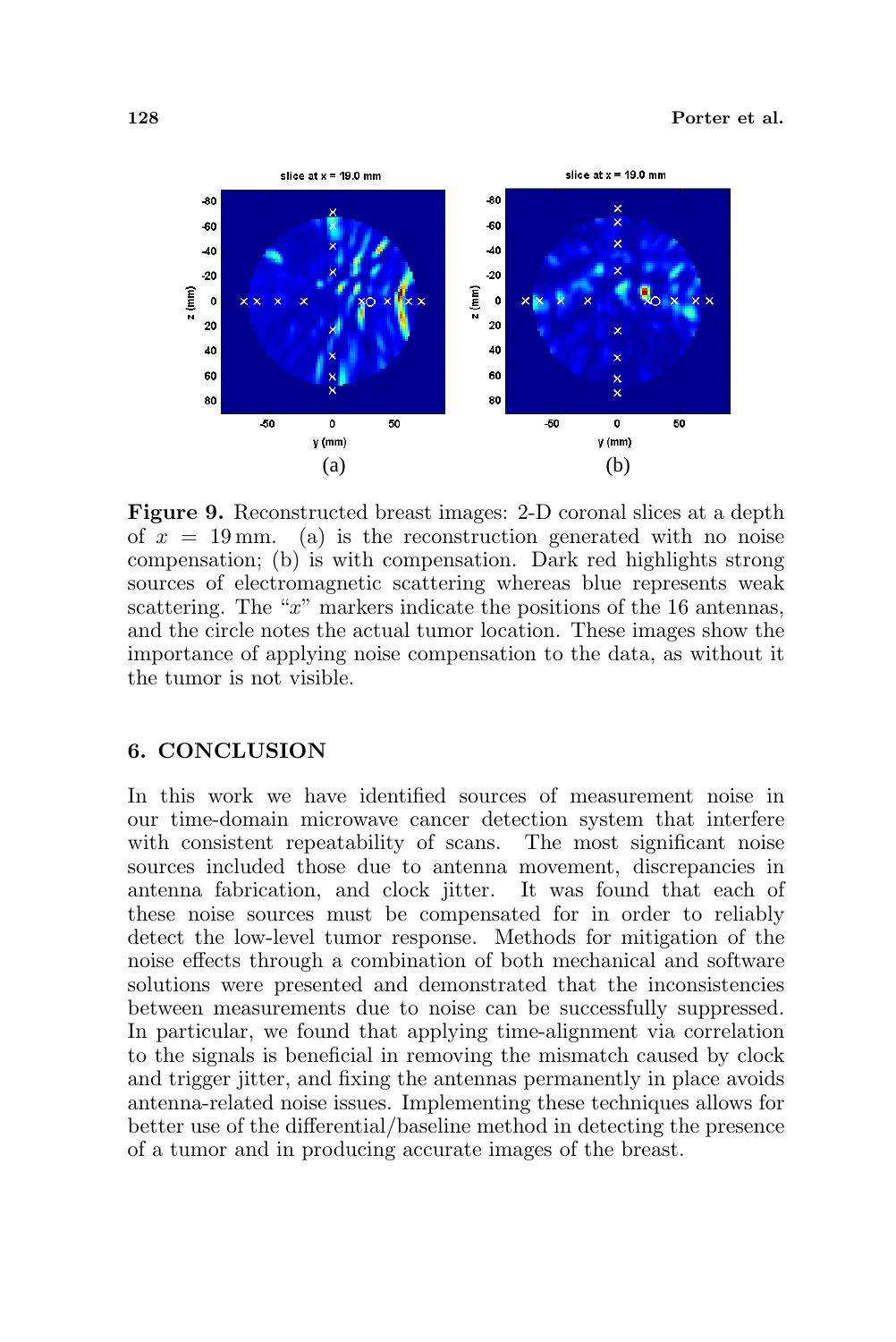## ACKNOWLEDGMENT

This work was supported by the Natural Sciences and Engineering Research Council of Canada (NSERC), Le Fonds de recherche du Québec — Nature et technologies (FQRNT), and Partenariat de recherche orientée en microélectronique, photonique et télécommunications (PROMPT). The authors are extremely grateful to the McGill University Photonics Systems Group for allowing us use of their lab space and the long-term loan of key measurement components.

#### **REFERENCES**

- 1. Klemm, M., et al., "Development and testing of a 60-element UWB conformal array for breast cancer imaging," Proceedings of the 5th European Conference on Antennas and Propagation (EUCAP), 3077–3079, Rome, Italy, Apr. 11–15, 2011.
- 2. Meaney, P. M., M. W. Fanning, D. Li, S. Poplack, and K. D. Paulsen, "A clinical prototype for active microwave imaging of the breast," IEEE Trans. Microw. Theory Techn., Vol. 48, No. 11, 1841–1853, Nov. 2000.
- 3. Bourqui, J., J. M. Sill, and E. C. Fear, "A prototype system for measuring microwave frequency reflections from the breast," Int. J. Biomedical Imaging, Vol. 2012, Article ID 851234, 12 Pages, 2012.
- 4. Li, X., E. J. Bond, B. D. Van Veen, and S. C. Hagness, "An overview of ultra-wideband microwave imaging via spacetime beamforming for early-stage breast-cancer detection," IEEE Antennas Propag. Mag., Vol. 47, No. 1, 19–34, Feb. 2005.
- 5. Flores-Tapia, D. and S. Pistorius, "Real time breast microwave radar image reconstruction using circular holography: A study of experimental feasibility," Med. Phys., Vol. 38, No. 10, 5420–5431, Oct. 2011.
- 6. Zeng, X., A. Fhager, P. Linner, M. Persson, and H. Zirath, "Experimental investigation of the accuracy of an ultrawideband time-domain microwave-tomographic system," IEEE Trans. Instrum. Meas., Vol. 60, No. 12, 3939–3949, Dec. 2011.
- 7. Lai, J. C. Y., C. B. Soh, E. Gunawan, and K. S. Low, "UWB microwave imaging for breast cancer detection — Experimentals with heterogeneous breast phantoms," Progress In Electromagnetics Research M, Vol. 16, 19–29, 2011.
- 8. Porter, E., E. Kirshin, A. Santorelli, M. Coates, and M. Popović, "Time-domain multistatic radar system for microwave breast